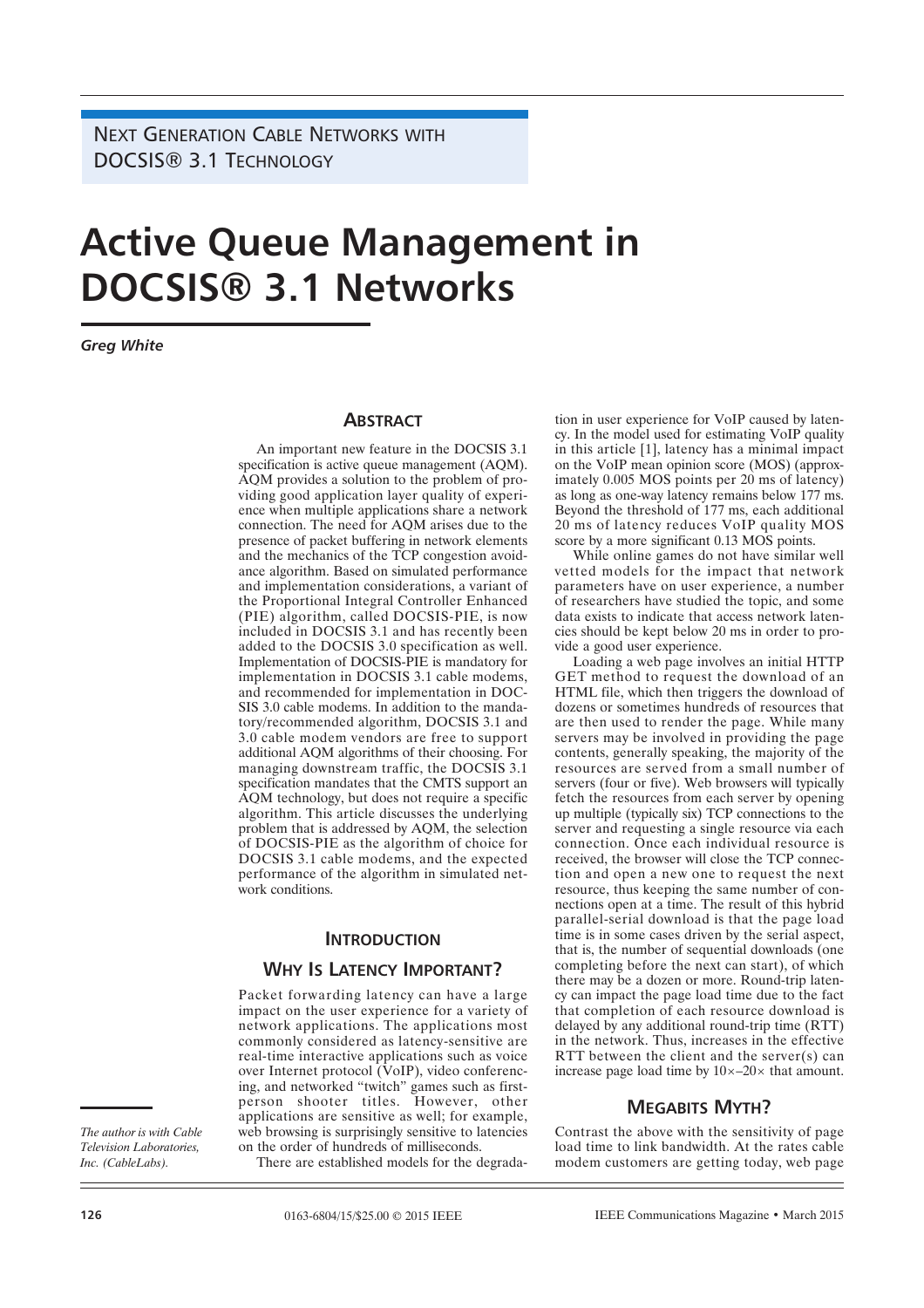load times have reached the point of diminishing returns. In fact, any improvement in link rate beyond about 6 Mb/s returns almost imperceptible improvements in page load time.

Similarly, many other network applications operate at data rates well below what is commonly provisioned for cable modem service.

There is a lot of focus on bandwidth: it is the top-line number that has been used to market high-speed data service. For the foreseeable future that will probably be the case, but when it comes down to the user experience for the actual applications broadband customers are using, improvements in latency may be more important at this point than improvements in bandwidth.

Some sources of latency are hard to address. There is the propagation delay from the user to the server or, for a VoIP session, between two users. There is not much that can be done about the speed of light, but routing paths can be made as short as possible, and content delivery networks can reduce the physical distance and number of hops for some content.

On the other hand, there is a significant issue that has gained a lot of attention in technical circles in the past few years pointing to the fact that a lot of network elements have more buffering memory in them than is really good for application performance.

## **"BUFFERBLOAT"**

Every network element supports buffering of some amount of packets that are destined to be forwarded on the next link. This buffering is important to ensure good utilization of the network link, especially in cases where the incoming traffic rate exceeds the outgoing link rate. In these bottleneck situations, the buffer serves to absorb high-rate traffic bursts so that they can then be played out on the slower outgoing link. Without buffering, most of the packets in the high-rate burst would simply be dropped.

From the perspective of egress link utilization, larger buffers reduce the chance that the egress link will go idle. For bulk TCP traffic (file transfers), user experience is driven by how quickly the file transfer can complete, which is directly related to how effectively the protocol can utilize the network links, again supporting the view that more buffering is better.

But the downside to large buffers is that they result in excessive latency. While this is not an issue for bulk file transfers, it is clearly an issue for other traffic, and the issue is exacerbated by TCP itself.

The majority of TCP implementations use loss-based congestion control, which means the TCP ramps up its congestion window (effectively ramping up its sending rate) until it sees packet loss, cuts its congestion window in half, and then starts ramping back up again until it sees the next packet loss, and that saw-tooth continues. In a lot of networks, especially wired networks, packet loss does not come from noise on the wire. It comes from buffers being full, and when a packet arrives at a full buffer it has to be discarded. This is how TCP automatically adjusts its transmission rate to match the available capacity of the bottleneck link.

The result of this saw-tooth behavior being driven by buffer exhaustion is that the buffer at the head of the bottleneck link is going to sawtooth between partially full and totally full. Depending on the particular flavor of TCP congestion control (Reno, New Reno, CUBIC, etc.) the portion of time spent in the full (or nearly full) state will vary, and if there are multiple TCP sessions sharing that bottleneck link, the average buffer occupancy will increase. Furthermore, if the buffer is oversized, its average occupancy will be higher as well.

In DOCSIS networks, the cable modem is generally at the head of the bottleneck link for upstream traffic. Historically, and still typically today, cable modems have had a much bigger buffer than is needed to keep TCP working smoothly. Dischinger *et al.* [2] measured buffering latencies on the order of 2–3 s in deployed broadband modems.

Those two factors together — the modem being at the head of the bottleneck link and having an oversized buffer — plus the fact that TCP is going to try to keep that buffer full, results in high upstream latency through the modem whenever there is an upstream TCP session.

The term "Bufferbloat" [3] has been coined to refer to the practice (sometimes inadvertent) of sizing network buffers to be significantly greater than needed to ensure good link utilization, and the resulting significant degradation of interactive applications in the presence of concurrent TCP traffic.

The result of Bufferbloat is that applications other than upstream TCP suffer. Even though the other applications might be low bandwidth, and TCP will back off to accommodate them on the link, their packets arrive to a full or nearly full buffer that may take hundreds of milliseconds or even seconds to play out. This can make web browsing perform poorly, and make VoIP, video chat, or online games unusable. In addition, this could potentially affect downstream TCP performance as well, since the upstream TCP acknowledgments would experience similar latencies. However, this last effect was identified some time ago, and as a result all cable modems have for years supported some kind of TCP acknowledgment prioritization scheme that allows upstream TCP acknowledgments to bypass the large queue.

One reason this situation has persisted in DOCSIS cable modems is that modems, going back to those compliant with the DOCSIS 1.1 specification, have supported multiple service flows. The presumption on the part of modem developers has been that if operators are concerned about latency for certain traffic flows, they can create a separate service flow (which provides a separate buffer) to carry that traffic. Unfortunately, this is not a feasible solution in the vast majority of cases.

# **ACTIVE QUEUE MANAGEMENT**

As awareness of the topic of Bufferbloat has risen, so too has interest in methods to resolve it. Active queue management (AQM) appears to be the most promising approach because significant network-wide benefits can be derived by

*The result of Bufferbloat is that applications other than upstream TCP suffer. Even though the other applications might be low bandwidth, and TCP will back off to accommodate them on the link, their packets arrive to a full or nearly full buffer that may take hundreds of milliseconds or even seconds to play out.*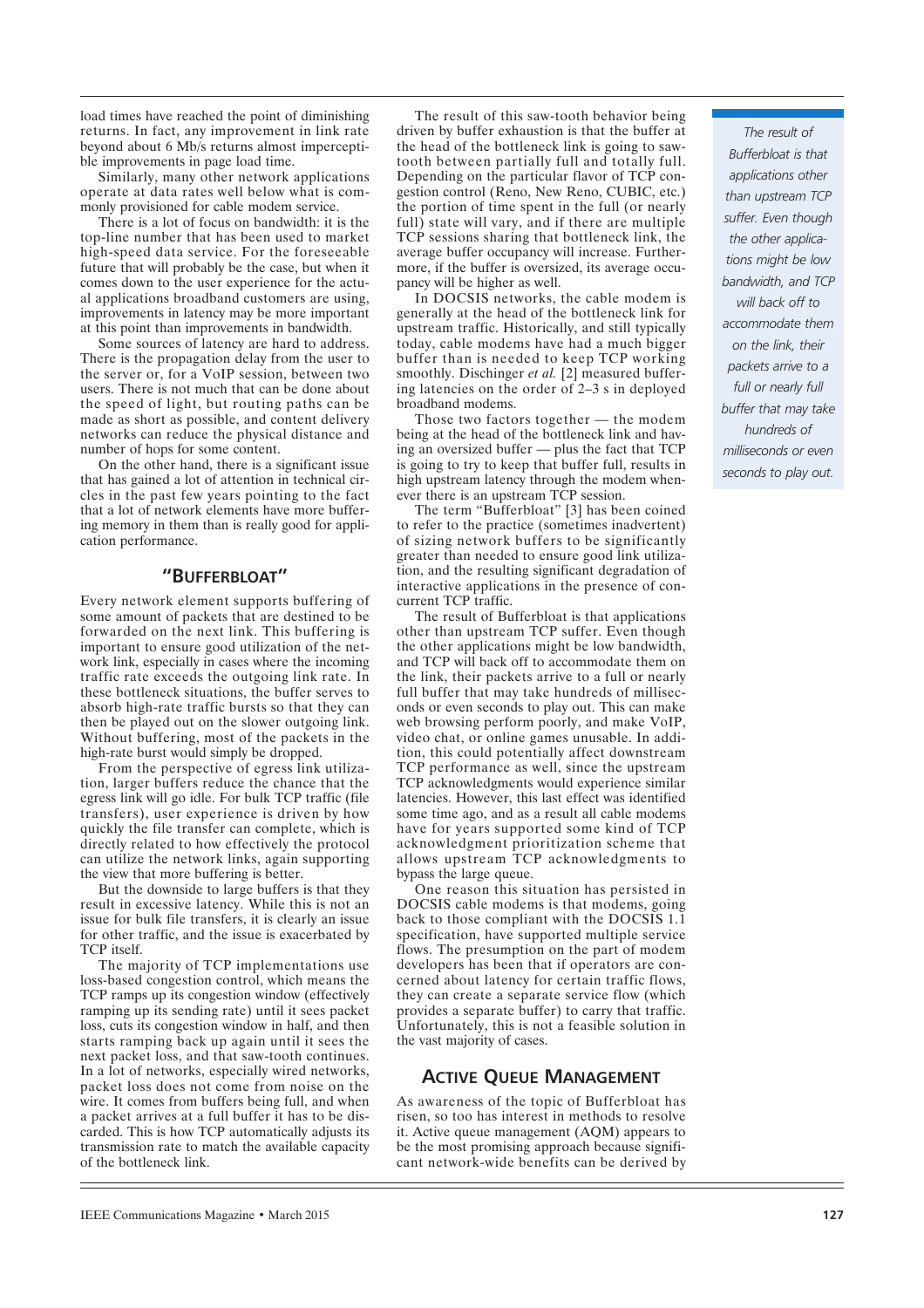| ${\sf N}$       | F <sub>1</sub>          | F <sub>2</sub> | Fs       | W              | VG             | $\mathsf{C}$   | $\mathsf T$      |
|-----------------|-------------------------|----------------|----------|----------------|----------------|----------------|------------------|
| $\mathbf{1}$    | $\mathbf{0}$            | $\overline{0}$ |          | 1              | 1              | $\overline{0}$ | $\pmb{0}$        |
| $\overline{2}$  | $\mathbf{1}$            | $\mathbf{1}$   | infinite | $\overline{1}$ | $\mathbf{1}$   | $\mathbf 0$    | $\boldsymbol{0}$ |
| $\overline{3}$  | 3                       | $\overline{3}$ | 5MB      | $\overline{1}$ | 1              | $\mathbf 0$    | $\pmb{0}$        |
| $\overline{4}$  | 3                       | $\overline{3}$ | 5MB      | $\overline{1}$ | $\mathbf{1}$   | $6\phantom{1}$ | $\pmb{0}$        |
| 5               | $\mathbf{1}$            | $\overline{0}$ | $27MB*$  | $\overline{1}$ | $\mathbf{1}$   | $\mathbf 0$    | $\pmb{0}$        |
| $6\phantom{1}6$ | 3                       | $\overline{3}$ | 5MB      | $\overline{4}$ | $\overline{4}$ | $\mathbf 0$    | $\pmb{0}$        |
| $\overline{7}$  | $\overline{\mathbf{3}}$ | $\overline{3}$ | 5MB      | $\overline{4}$ | $\overline{4}$ | $6\phantom{1}$ | $\pmb{0}$        |
| 8               | 5                       | 5              | 0.25MB   | $\overline{4}$ | $\overline{4}$ | 6              | $\pmb{0}$        |
| 9               | $\overline{\mathbf{3}}$ | $\overline{3}$ | 5MB      | $\overline{4}$ | $\mathbf{1}$   | $\mathbf 0$    | 100              |

N: traffic load index

F1: number of simultaneous FTP uploads with 20ms RTT

F2: number of simultaneous FTP uploads with 100ms RTT

Fs: FTP file size

W: number of simultaneous web users

VG: number of simultaneous VoIP/gaming sessions C: CBR data rate (Mb/s) T: number of torrent (LEDBAT) connections

\*Filesize and repetition pattern chosen to exercise DOCSIS "powerboost" feature

**Table 1.** Traffic scenarios.

implementing it in a relatively small number of bottleneck network elements (e.g., broadband modems). Current AQM approaches seek to detect the "standing queue" created by TCP and, once detected, send TCP a congestion signal (by dropping a packet). The modern algorithms do this without the need to be tuned for network conditions.

# **DOCSIS 3.1 ACTIVE QUEUE MANAGEMENT**

From June 2013 through January 2014, Cable-Labs worked with the developers of DOCSIS equipment to define an AQM algorithm that would be mandatory for implementation of a cable modem compliant with the DOCSIS 3.1 specification. The DOCSIS 3.1 AQM Working Group evaluated several existing candidate algorithms (extending one of these to improve performance) and two new algorithms developed by CableLabs [6].

Among the candidate algorithms, a version of the Proportional Integral Controller Enhanced (PIE) algorithm [4] optimized for implementation in DOCSIS cable modems was the most attractive candidate due to implementation complexity and alignment with the DOCSIS 3.0/3.1 medium access control layer.

PIE has a distinct advantage over the other algorithms in that the most important parts of the algorithm lend themselves to implementation in software in DOCSIS 3.1 cable modems. This has a couple of advantages. One advantage is that it reduces the development risk for each DOCSIS 3.1 cable modem silicon vendor, since the algorithm does not need to be extensively tested prior to taping out the system on a chip. Another is that it reduces risk for the DOCSIS 3.1 platform in that it allows the algorithm to be modified in the future in devices that are in the field. An additional benefit of PIE is that the algorithm has the potential to be implemented in existing DOC-SIS 3.0 cable modems.

CableLabs' DOCSIS 3.1 specification [7] mandates that cable modems implement a specific variant of the PIE AQM algorithm. This specific variant is referred to as DOCSIS-PIE [5]. CableLabs' DOCSIS 3.0 specification has been amended to recommend that cable modems implement the same algorithm. Both specifications allow that cable modems can optionally implement additional algorithms that can then be selected for use by the operator via the modem's configuration file. These requirements on the cable modem apply to upstream transmissions.

Both specifications also include requirements (mandatory in the DOCSIS 3.1 specification and recommended in the DOCSIS 3.0 specification) that the cable modem termination system (CMTS) implement active queue management for downstream traffic; however, no specific algorithm is defined for downstream use.

## **PERFORMANCE SIMULATION**

To illustrate the performance benefits expected from AQM in DOCSIS 3.1 networks, simulations have been performed using the Network Simulator (ns2). These simulations focus on scenarios that are anticipated to be particularly relevant for DOCSIS 3.1 deployments in the 2016 timeframe.

#### **SERVICE MODEL**

The configured data rates for the service are extrapolated for 2016 as follows (parameters defined in [7]).

- Upstream:
- Maximum sustained traffic rate (MSR): 20 Mb/s
- Maximum traffic burst: 3 MB
- Peak traffic rate (burst rate): 25 Mb/s
- Downstream:
- MSR: 100 Mb/s
- Maximum traffic burst: 33 MB
- Peak traffic rate (burst rate): 150 Mb/s

## **TRAFFIC MODELS**

#### **BROADBAND USAGE SCENARIOS**

Broadband user activity is modeled using nine traffic loads as shown in Table 1. These traffic loads are skewed toward representing peak upstream usage times for a user, rather than being representative of the broadest range of activity levels.

In the web user model the client fetches a single file (representing the html file) and then upon completion of this file transfer proceeds to download 100 resources (of log-normally distributed size) that are spread evenly across four servers. The client maintains six active TCP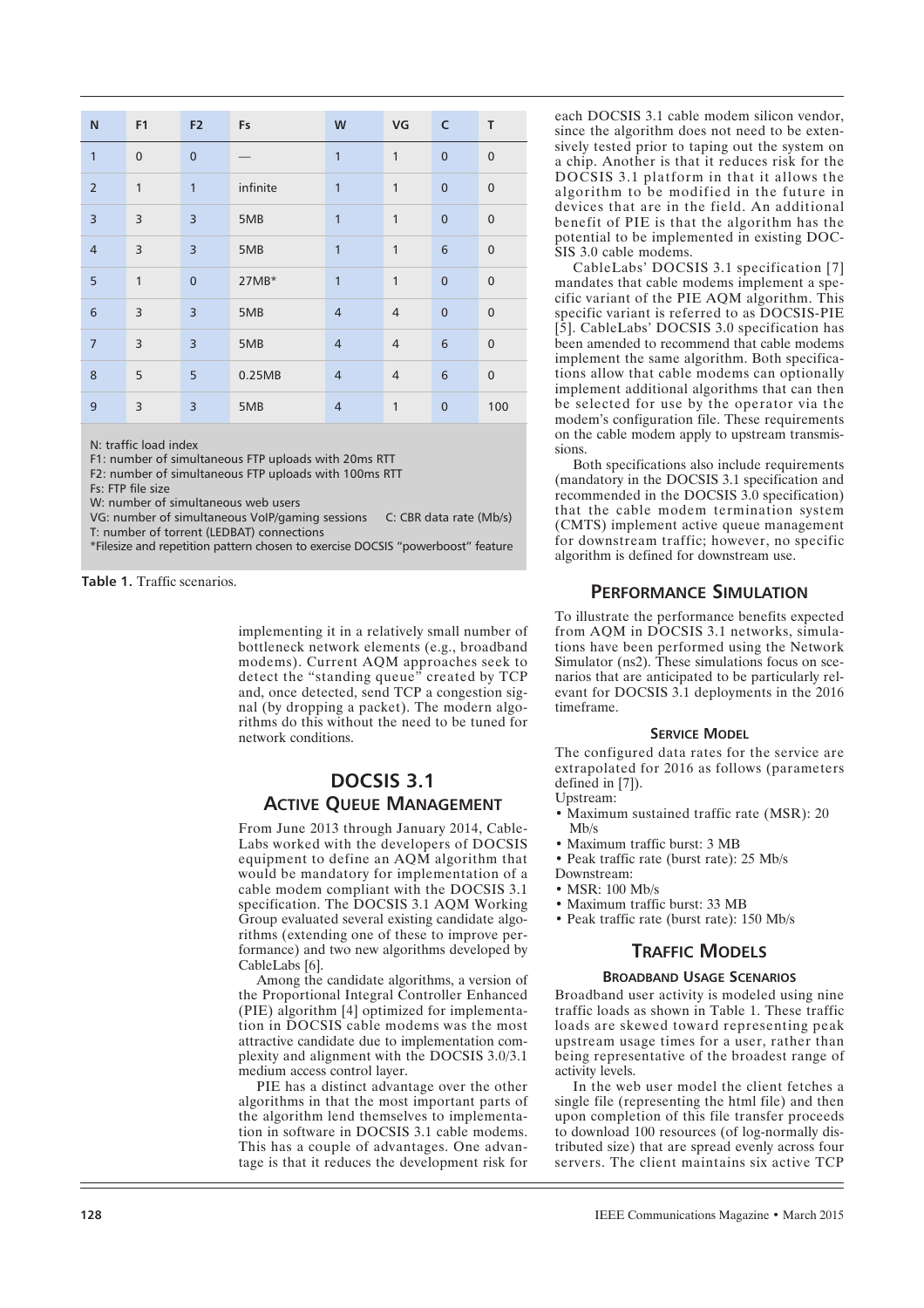connections to each server until all 25 resources have been requested from that server. Extrapolating from http://httparchive.org/trends.php for 2016, the total page size (sum of all 101 resources) was configured to be 3.8 MB. The web user downloads the web page, waits 5 s, and then repeats. The metric of interest here is page load time, calculated from the initiation of the TCP connection to download the initial file, to the completion of the TCP session that downloads the final resource. Notably, the web model does not include the Domain Name Service (DNS) lookups that would be present in many real-world page loads. While the number of DNS lookup packets is extremely small relative to the total number of packets involved in loading a page, they are very sensitive to packet loss. The retry timeout for DNS clients is commonly 5 s, so a single DNS packet loss would increase the page load time by approximately that amount.

A single traffic type is used to model both VoIP and online gaming. This traffic type consists of UDP packets of 218 bytes at 50 pkt/s. Packet loss and per-packet latency is monitored, and from these a VoIP MOS score is estimated using a derivation of the International Telecommunication Union (ITU) E-Model for G.711 [1], under the assumption of a 60 ms de-jitter buffer at the receiver and 20 ms of latency outside of the access network.

The upstream torrent traffic is rate-limited as an aggregate to 50 percent of the upstream MSR as an approximation of typical client behavior.

## **MODEL USED FOR TCP PERFORMANCE METRICS**

To assess performance of TCP applications, a model somewhat inspired by Ookla Speedtest.net was used. This scenario is an interesting one because it both represents a commonly utilized methodology for assessing TCP performance in real networks, and is a common scenario in which the user's experience is directly driven by the average TCP upload throughput. In many other upload cases (email, cloud storage and cloud backup, etc.) uploads happen more or less in the background, with the user's interaction (when there is direct interaction) ending with the initiation of the upload task (e.g. clicking "send" on the email message) rather than on its completion.

In the Ookla test, upstream TCP throughput is measured via the use of two simultaneous upstream TCP sessions that transfer data for a total of approximately 10 s. The closest server is chosen by default, but the user can select to run a test to any server in the world. Correspondingly, the simulation uses two TCP sessions, but they are not terminated at 10 s; instead, they are allowed to continue for up to 100 s. Four values of RTT are simulated (20 ms, 50 ms, 100 ms, and 200 ms). The data point from the simulation set that most closely represents typical Ookla throughput results is the average throughput for a 10 s transfer using an RTT of 20 ms, but the other results provide interesting insights into other file transfer conditions.



**Figure 1.** Packet latency statistics for VoIP/gaming traffic.

# **SHARED CHANNEL CONGESTION MODELS**

Congestion of the shared DOCSIS channel by other users is modeled in order to examine the ability of AQM to respond to changes in available link capacity:

- No congestion: Channel capacity exceeds the peak traffic rate of 25 Mb/s.
- Light congestion: Channel capacity varies among 16.5, 20, 22.5, and 25 Mb/s.
- Moderate congestion: Channel capacity varies among 18.5, 19, 20, and 22.5 Mb/s.
- Heavy congestion: Channel capacity varies among 10, 12, 18, and 20 Mb/s.

For each congestion case, the channel capacity remains at each value for 10 s, and changes in a repeating pattern that exercises all 12 possible rate transitions.

# **DOWNSTREAM QUEUING**

The new CMTS requirements include mandatory support for AQM for DOCSIS 3.1 CMTS and recommended support of AQM for DOCSIS 3.0 CMTS, but no specific algorithm is required. For purposes of this simulation, downstream traffic sees a drop-tail queue at the CMTS with 100 ms of buffering at the MSR (1.25 MB of buffering).

# **UPSTREAM QUEUING**

To illustrate the performance of the DOCSIS-PIE AQM algorithm, it is compared against three simple first-in first-out (FIFO) queue configurations. The FIFO queue is representative of earlier generations of DOCSIS modems (e.g., DOCSIS 3.0) or of a situation in which the operator has disabled AQM on a particular service flow. In all, four queuing scenarios are modeled. **250 ms FIFO**: In the first of the three FIFO

configurations, the cable modem supports a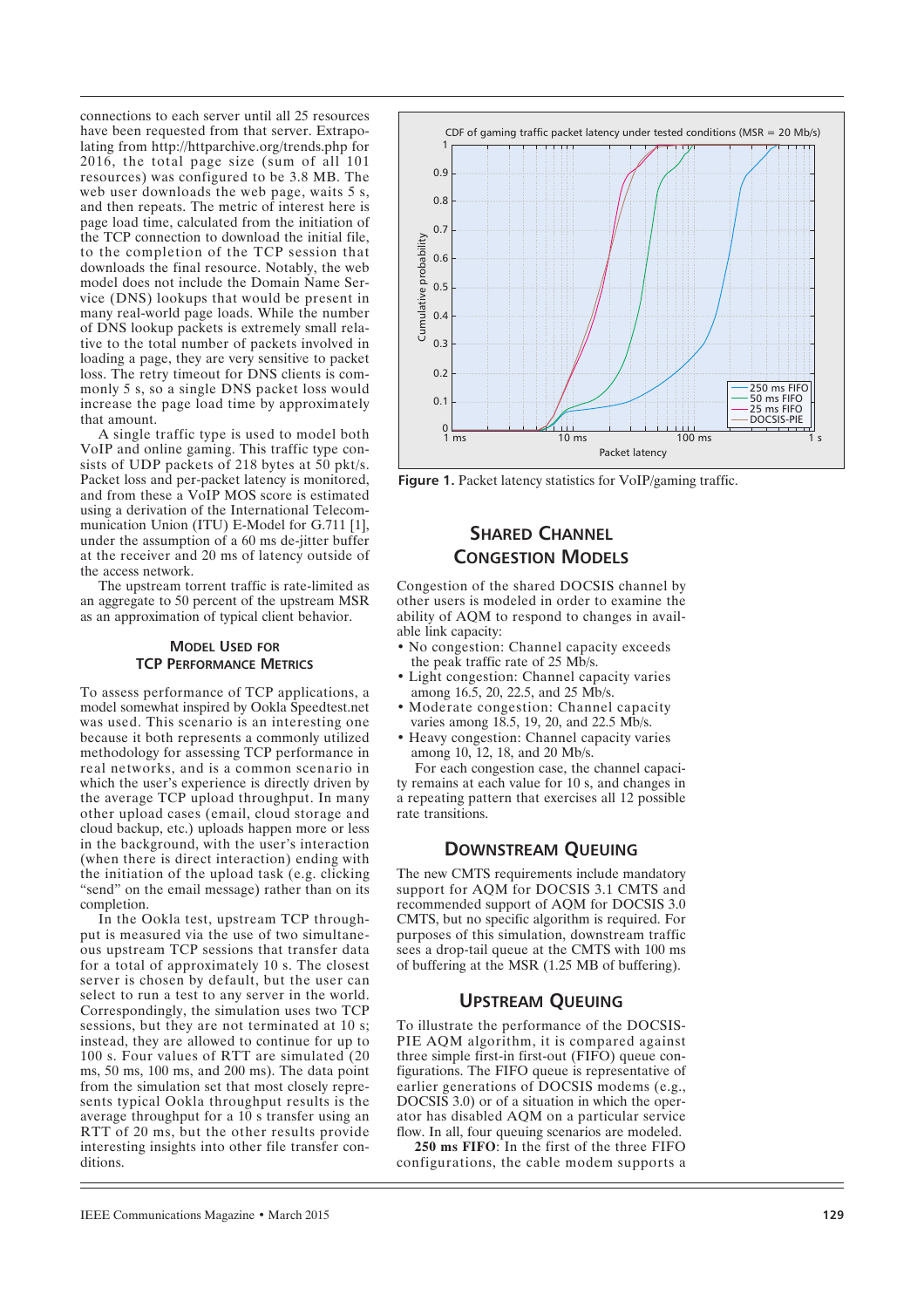

**Figure 2.** Packet loss statistics for VoIP/gaming traffic.



**Figure 3.** VoIP MOS statistics.

buffer size that is equivalent to 250 ms at the MSR, or 625 kB. This buffer size approximates (or perhaps even understates) the default buffering condition present in a DOCSIS 3.0 modem.

**50 ms FIFO**: The second FIFO configuration is one in which the cable modem implements a buffer size equivalent to 50ms at the MSR (125 kB). This models a case where the operator has explicitly configured the DOCSIS 3.0 upstream buffer size to a more appropriate size for the service offering.

**25 ms FIFO**: The third FIFO configuration is one in which the cable modem implements a buffer sized to be 25 ms at the MSR (62.5 kB). This value was chosen to give the closest match to the gaming latency performance of the DOC-SIS-PIE algorithm, and could represent a DOC-SIS 3.0 service that is optimized for online gaming.

**DOCSIS-PIE**: The fourth option represents the default condition for a DOCSIS 3.1 cable modem, in which the DOCSIS-PIE AQM algorithm is enabled.

# **APPLICATION PERFORMANCE**

#### **VOIP/GAMING TRAFFIC PERFORMANCE**

Online rapid action games, such as first-person shooter or sports games, require low latency in order to provide a good user experience. In addition, excessive packet loss can impact performance as well.

Figure 1 shows aggregated packet buffering latency results for simulations of the four queuing options in the various network and traffic load scenarios. As can be seen, both the 25 ms FIFO and DOCSIS-PIE options give good (and nearly identical) latency performance for gaming traffic, achieving a median latency of less than 20 ms and a 90th percentile packet latency of approximately 30 ms. The other FIFO options  $(50 \text{ ms buffer}$  and 250 ms buffer) would provide a marginal or poor user experience for games that require low latency.

Figure 2 shows the statistics of packet loss for gaming traffic. While none of these options appear to show excessive packet loss, the DOC-SIS-PIE algorithm does excel relative to the 25 ms FIFO option by dropping approximately 1/3 as many packets.

In terms of VoIP user experience, recall that MOS is a 5-point scale with the following values: 5–excellent; 4–good; 3–fair; 2–poor; 1–bad. The MOS estimator used for this analysis assumes a G.711 codec with a maximum MOS of approximately 4.4, and takes into account the latency, jitter, and packet loss experienced by the stream.

The MOS estimator shows that DOCSIS-PIE AQM and 25 ms FIFO both provide excellent performance, whereas the longer FIFO queues result in unacceptable audio quality in certain cases. In fact, the 250 ms FIFO only results in good audio quality in traffic scenario 1 (no TCP upload traffic).

## **WEB PERFORMANCE**

Figure 4 shows the statistics of web page load time. Both 25 ms FIFO and DOCSIS-PIE provide very good web performance, with  $90th$ percentile page load times of approximately 3 s. The 50 ms FIFO also performs fairly well, with a 90th percentile page load time of less than 4 s.

## **TCP THROUGHPUT PERFORMANCE**

In terms of TCP throughput, all of the queuing approaches provide good performance when the session has a short RTT. As the RTT increases, performance degradation can be seen, particularly with the 25 ms FIFO scenario.

Figure 5 shows the averaged TCP performance over moderately short timescales for the four values of RTT. In many locales, and in particular in the United States and other developed regions, RTTs in the 10–50 ms range are likely the most common for upload RTT (due in part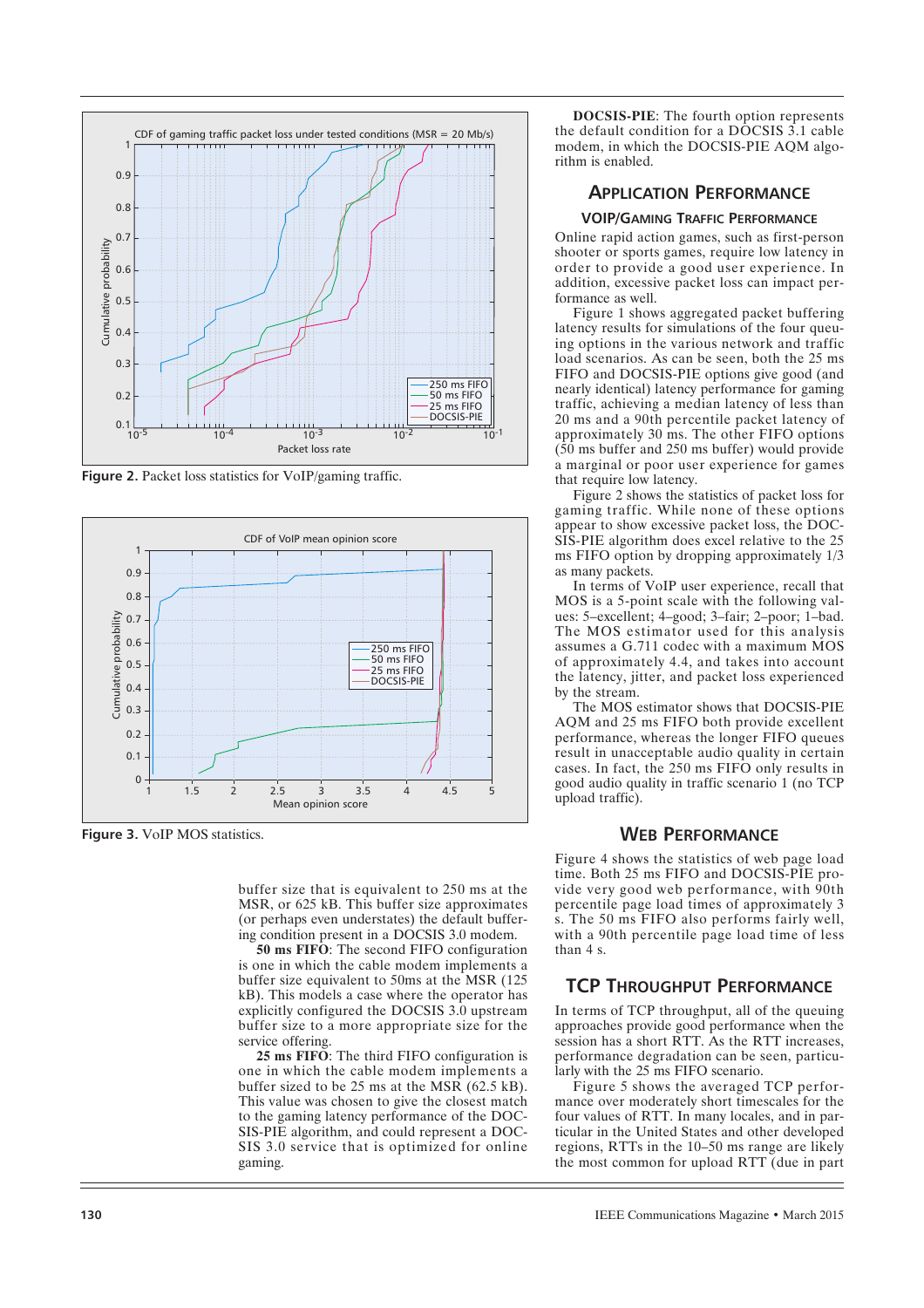to the proliferation of geographically distributed data centers).

As mentioned above, the data point that most closely represents the result one would expect from using speedtest.net is the average throughput at 10 s in the 20 ms RTT case. At that data point, all of the queuing algorithms perform nearly identically. In the longer RTT cases (50ms, 100ms, 200ms) the 25 ms FIFO results show markedly degraded performance relative to the other queuing options.

It is worth noting that the 200ms RTT case has a high bandwidth-delay product (BDP) of 500 kB, equivalent to over 330 packets. When in congestion avoidance, a single Reno-based TCP session (e.g. Windows or Mac OS X) will take a long time to recover from a congestion window decrease. For example, in a case where 50 ms of buffering results in a packet drop, the congestion window will drop from  $~100$  packets to  $~100$ packets, and then will take  $40 \text{ s}$  to recover. A small number of unlucky packet drops can thus have a significant effect on throughput in this case. More advanced TCP implementations such as cubic should recover much more quickly in this situation.



**Figure 4.** Web page load time statistics.



**Figure 5.** TCP performance